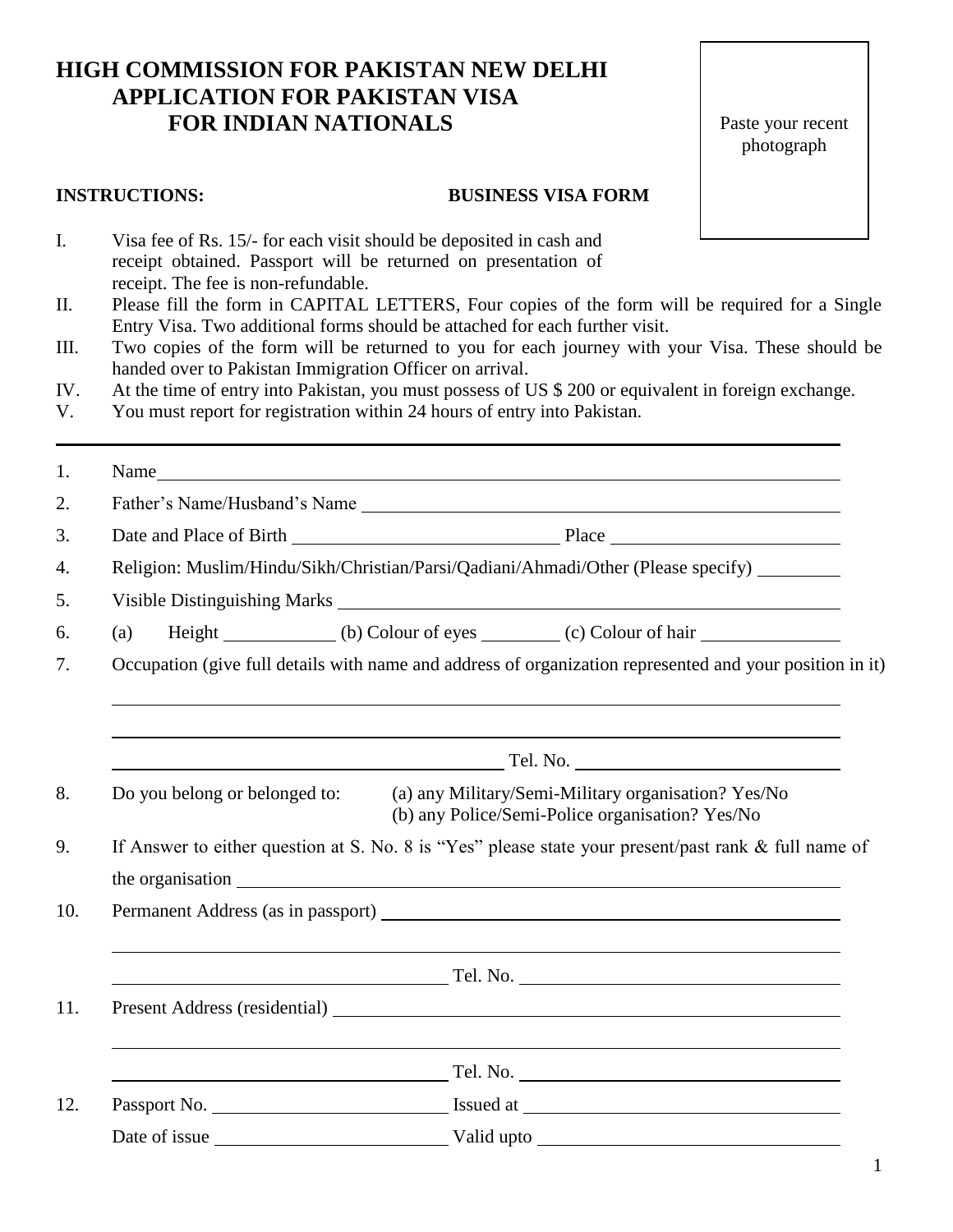13. No. of visits required during next 6 months (Max. 3 visits) 14. Period of intended stay in Pakistan on each visit days 15. Purpose of visit (give full details with supporting documents)

### 16. Places to be visited and particulars of firms in Pakistan

| Name of City              | Company Name & Full Address with Phone Numbers                        |  |  |
|---------------------------|-----------------------------------------------------------------------|--|--|
| Place 1                   |                                                                       |  |  |
|                           |                                                                       |  |  |
|                           |                                                                       |  |  |
| Place 2                   |                                                                       |  |  |
|                           |                                                                       |  |  |
|                           |                                                                       |  |  |
| Place 3                   |                                                                       |  |  |
|                           |                                                                       |  |  |
|                           |                                                                       |  |  |
| Place 4                   |                                                                       |  |  |
|                           |                                                                       |  |  |
|                           |                                                                       |  |  |
| 17.                       |                                                                       |  |  |
| Check-Post of Entry/Exit: | Karachi/ Lahore (By Air/By Train)<br>Wagah (By Road), Wagah (On foot) |  |  |

18. Date

## **FOR OFFICE USE**

| (a) | Visa issued                                                                                 |                                                    |  |                                              |  |  |
|-----|---------------------------------------------------------------------------------------------|----------------------------------------------------|--|----------------------------------------------|--|--|
|     | $\mathbf{No}$ .                                                                             |                                                    |  | date Valid for entry entries within 6 months |  |  |
|     | days for visit to places specified at Serial No. 16.<br>for stay of                         |                                                    |  |                                              |  |  |
|     |                                                                                             | Also valid for children mentioned at serial No. 14 |  |                                              |  |  |
| (b) |                                                                                             |                                                    |  |                                              |  |  |
|     | for Islamabad or DIG: KHI/HYD/LHR/PESHR/QTA                                                 |                                                    |  |                                              |  |  |
| (c) | Check-Post of Entry/Exit: Karachi/Lahore (By Air/By Train) Wagah (By Road), Wagah (On foot) |                                                    |  |                                              |  |  |
| (d) | Remarks:                                                                                    |                                                    |  |                                              |  |  |

### **VISA OFFICER PAKISTAN HIGH COMMISSION NEW DELHI**

Signature